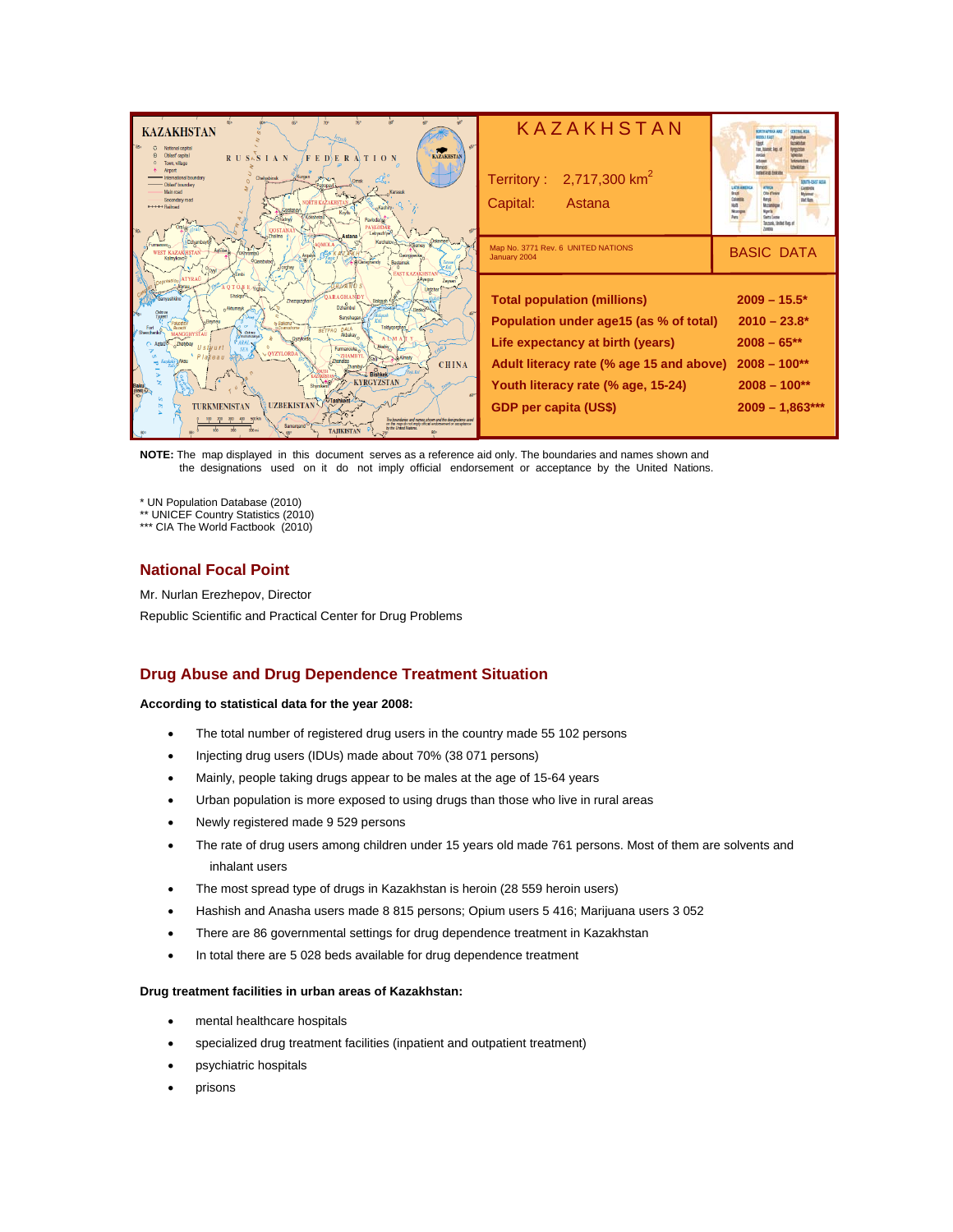

#### **Drug treatment facilities in rural areas of Kazakhstan:**

- primary health care facilities
- psychiatric hospitals
- prisons
- specialized drug treatment facilities

The Municipalities in Kazakhstan provide funding for above mentioned drug treatment organizations listed, excluding prisons. Treatment in prisons is financed by the Ministry of Justice. The Ministry of Health invests money in psychiatric hospitals and specialized drug treatment facilities which provide inpatient and outpatient treatment.

#### **List of services:**

- specialized drug treatment facilities with inpatient and outpatient treatment: screening; assessment; referrals for specialized services; treatment planning; detoxification; counseling; HIV prevention, testing, and counseling; HCV testing
- primary health care services: counseling; HIV prevention, testing and counseling; HCV testing
- mental healthcare services: referrals for specialized services; counseling; HIV prevention, testing and counseling; HCV testing
- psychiatric hospitals: specialized services; counseling; HIV prevention, testing and counseling; HCV testing
- social welfare services: conduct vocational trainings; job placements; social rehabilitation; linkage with community organizations; other social services & assistance
- prisons: detoxification; counseling; HIV prevention, testing and counseling; relapse prevention; after care; vocational training

Screening, assessment, opioids maintenance therapy and family interventions are provided only in specialized drug treatment facilities.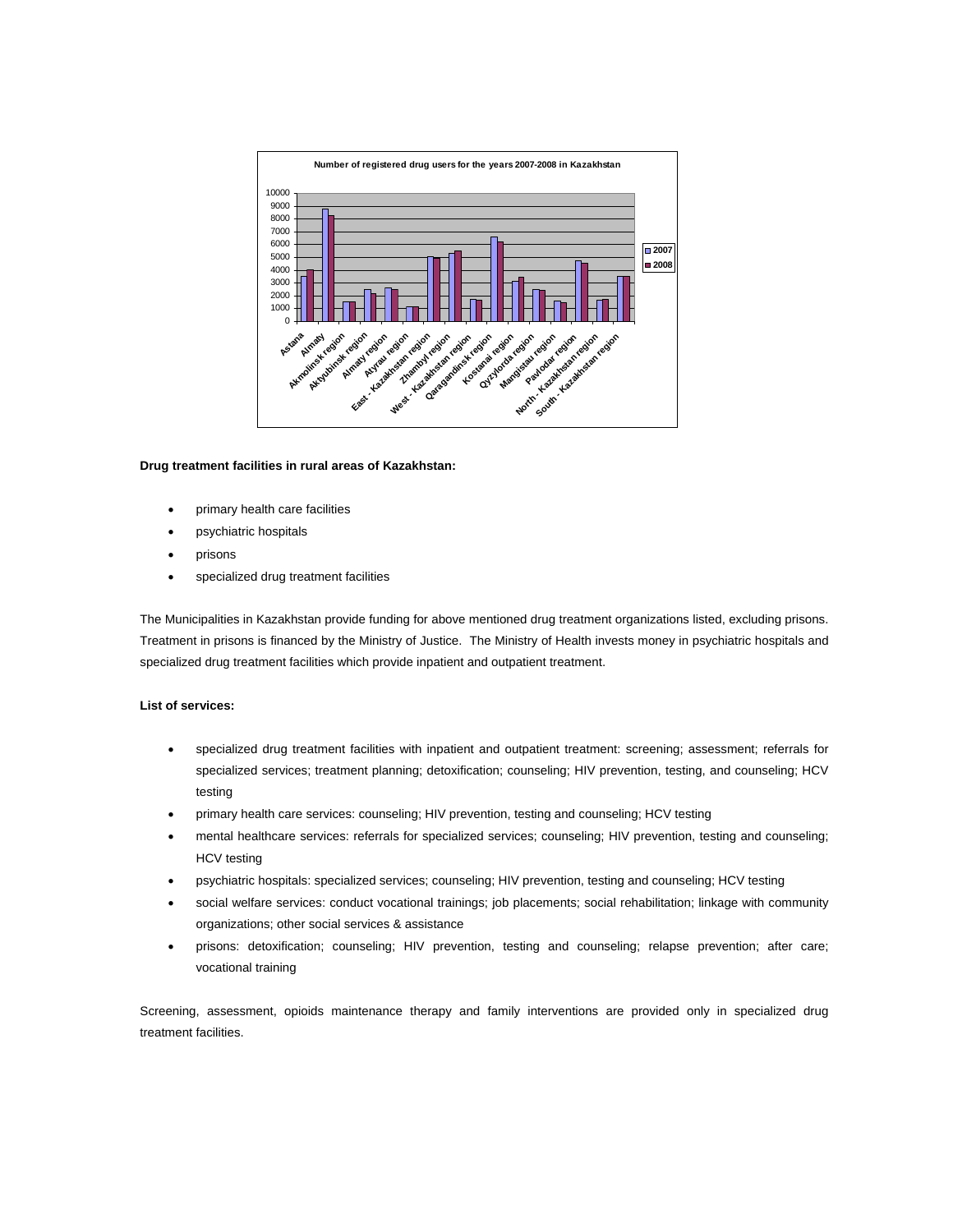

- General number of drug users, who got treatment in Kazakhstan made 8 300 persons over the year 2008
- The majority of patients in 2008 got outpatient specialized drug free treatment.
- 5 408 persons were first time treated patients
- 8 360 drug users were taken off the registry in 2008
- 1 244 drug users were died, including 424 who died from overdoses

The majority of first time treated patients were opium users, then follow polydrug users and cannabis users. The highest number of first time treated patients in Kazakhstan got inpatient specialized drug free services and treatment at therapeutic communities.

## **HIV/AIDS Situation**

### **HIV/AIDS situation 2008 according to the collected data:**

- Cumulative number of HIV cases was 11,709 in Kazakhstan by January 2009. 8 595 of them were males (73%) and 3 114 were females (27%)
- 297 HIV positive persons were under 14 years old
- 8,201 HIV infected persons were IDUs, which makes 70% from the total number of registered HIV positive persons
- New cases made 2,335 (1652 of them were IDUs)
- In the year 2008, 1,930,285 persons were tested on HIV
- Cumulative number of patients with AIDS was 815 by the year 2008. New cases made 175.

#### **Nationwide prevention treatment and care services including prison settings:**

- Needle and syringe exchange programs
- HIV Testing and counseling
- Antiretroviral therapy (ART)
- Prevention and treatment of sexually transmitted infections (STI)
- Condom programs for injecting and other drug users and their sexual partners
- Targeted information, education and communication (IEC) for injecting/other drug users and their sexual partners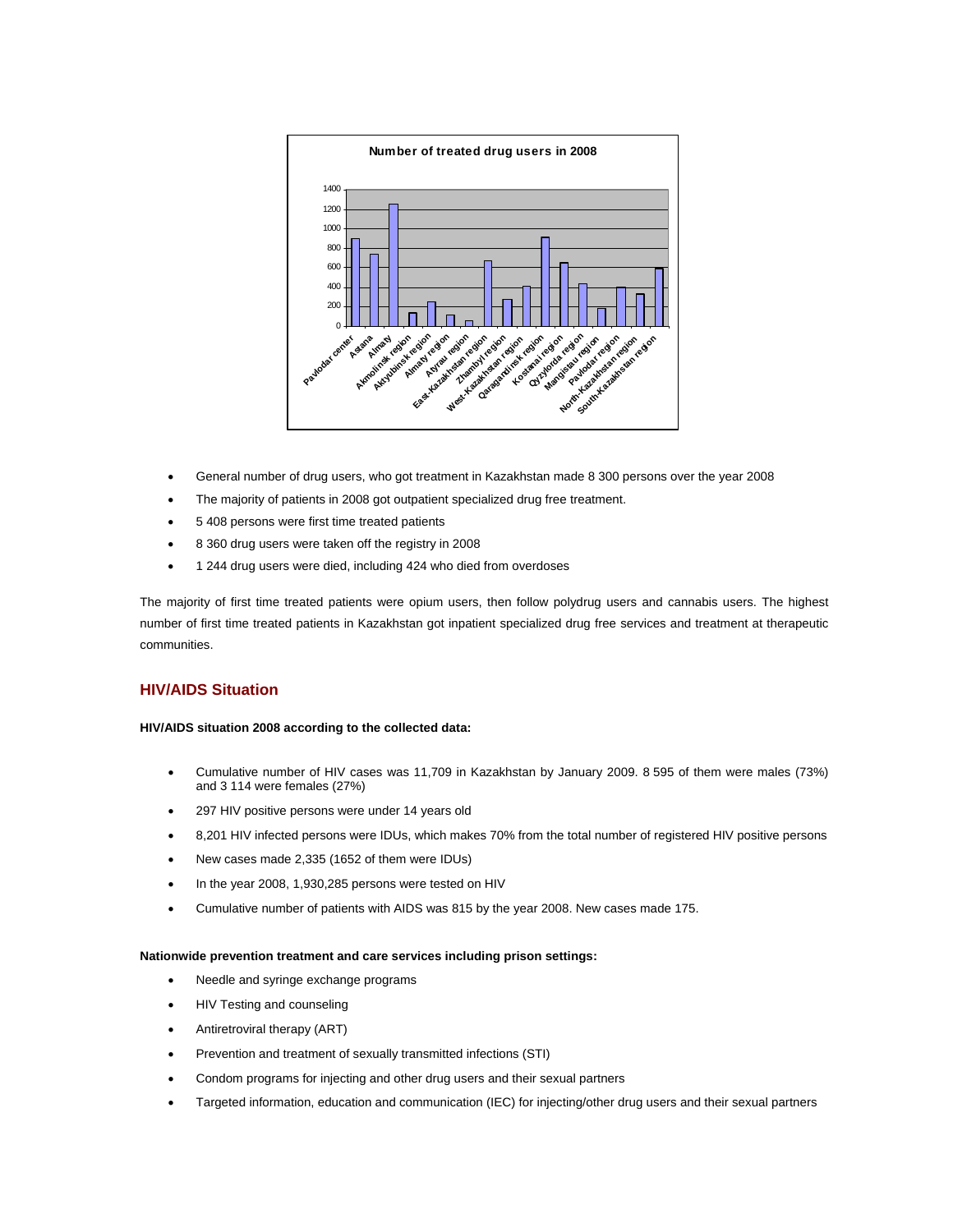- Vaccination, diagnosis and treatment of viral hepatitis (HBV, HCV)
- Prevention, diagnosis and treatment of tuberculosis (TB)
- Referral for drug dependence treatment
- Referral for other medical and social services
- 633 patients with AIDS died

#### **HIV prevention, treatment and care services for injecting and other drug users:**

- needle and syringe exchange programs;
- HIV testing and counseling;
- antiretroviral therapy;
- prevention and treatment of sexually transmitted infections;
- condom programs for injecting and other drug users and their sexual partners;
- targeted information; education and communication for injecting and other drug users and their sexual partners;
- vaccination; diagnosis and treatment of viral hepatitis (HBV, HCV);
- prevention, diagnosis and treatment of tuberculosis;
- referral for drug dependence treatment;
- referral for other medical and social services.

## **Training of Trainers**

| <b>Current Status</b> |   |  |
|-----------------------|---|--|
| <b>Trainers</b>       | 9 |  |

The training for medical staff includes drug screening and short-term interventions, but also motivational interviewing and cognitive-behavioural therapy. As for the assessment of patients, it is essential to acquire a command of the procedures suggested by the Addiction Severity Index, which is part of the Treatnet Training package. The focus on psychological counselling aims at the prevention of both drug use and relapse. In this context, the staff's attention is drawn to the issue of the Emotional Burnout Syndrome and the impartment of life skills.

#### **National Counterparts**

- Ministry of Health of the Republic of Kazakhstan
- Republic Scientific and Practical Center for Drug Problems I Pavlodar

## **Treatment Centre Details**

Republic Scientific and Practical Center for Drug Problems 140 000 Pavlodar

Phone: +7 7182 605053 Fax: +7 7182 605053

E-mail: neovitae@pisem.net